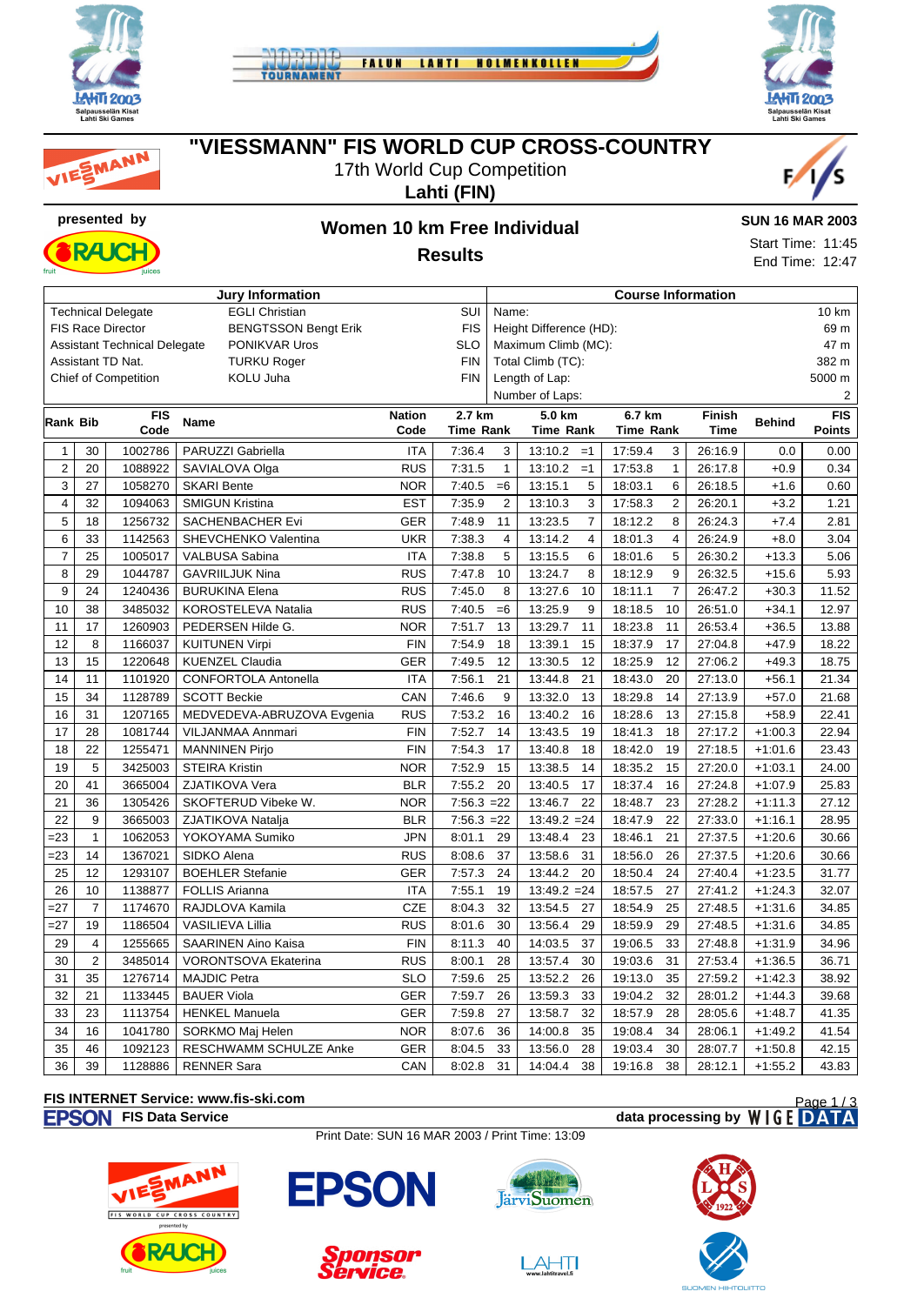







17th World Cup Competition





MANN

# **presented by Women 10 km Free Individual Results**



**SUN 16 MAR 2003**

Start Time: 11:45 End Time: 12:47

| Rank Bib |                | <b>FIS</b> | <b>Name</b>               | <b>Nation</b> | 2.7 km           | 5.0 km           | 6.7 km           | <b>Finish</b> | <b>Behind</b> | <b>FIS</b>    |
|----------|----------------|------------|---------------------------|---------------|------------------|------------------|------------------|---------------|---------------|---------------|
|          |                | Code       |                           | Code          | <b>Time Rank</b> | <b>Time Rank</b> | <b>Time Rank</b> | <b>Time</b>   |               | <b>Points</b> |
| 37       | 44             | 1126461    | VENAELAEINEN Kati         | <b>FIN</b>    | 35<br>8:07.3     | 14:00.3<br>34    | 19:13.5<br>36    | 28:13.2       | $+1:56.3$     | 44.25         |
| 38       | 3              | 1060501    | <b>LACEN Natasa</b>       | <b>SLO</b>    | 8:15.2<br>44     | 14:15.4<br>42    | 19:19.7<br>39    | 28:20.0       | $+2:03.1$     | 46.83         |
| 39       | 50             | 1262261    | <b>WIGERNAES Ine</b>      | <b>NOR</b>    | $8:09.4 = 38$    | 14:01.8<br>36    | 19:15.6<br>37    | 28:25.9       | $+2:09.0$     | 49.08         |
| 40       | 42             | 1165940    | <b>HIETAMAEKI Elina</b>   | <b>FIN</b>    | $8:09.4 = 38$    | 14:10.5<br>40    | 19:25.4<br>41    | 28:27.8       | $+2:10.9$     | 49.80         |
| 41       | 37             | 1218611    | <b>VAELIMAA Kirsi</b>     | <b>FIN</b>    | 8:07.1<br>34     | 14:06.5<br>39    | 19:22.6<br>40    | 28:38.9       | $+2:22.0$     | 54.03         |
| 42       | 45             | 1304747    | <b>OESTBY Jannike</b>     | <b>NOR</b>    | 8:26.4<br>52     | 14:26.5<br>50    | 19:36.7<br>42    | 28:39.6       | $+2:22.7$     | 54.29         |
| 43       | 59             | 1335302    | PELTONEN Heli             | <b>FIN</b>    | 8:19.4<br>47     | 14:20.9<br>45    | 19:38.3<br>45    | 28:42.8       | $+2:25.9$     | 55.51         |
| 44       | 47             | 1005502    | <b>PALUSELLI Cristina</b> | <b>ITA</b>    | 8:20.9<br>49     | 14:22.7<br>46    | 19:37.6<br>43    | 28:44.8       | $+2:27.9$     | 56.27         |
| 45       | 49             | 1373617    | <b>FESSEL Nicole</b>      | <b>GER</b>    | 8:19.5<br>48     | 14:23.3<br>47    | 19:47.5<br>47    | 28:56.9       | $+2:40.0$     | 60.87         |
| 46       | 40             | 1243152    | OLSSON Jenny              | SWE           | 8:17.2<br>45     | 14:19.5<br>44    | 19:38.0<br>44    | 28:57.9       | $+2:41.0$     | 61.25         |
| 47       | 26             | 1303777    | <b>BJOERGEN Marit</b>     | <b>NOR</b>    | 8:11.9<br>42     | 14:19.0<br>43    | 19:57.0<br>51    | 28:58.6       | $+2:41.7$     | 61.52         |
| 48       | 63             | 3185004    | SARASOJA Riikka           | <b>FIN</b>    | 53<br>8:27.0     | 14:32.9<br>51    | 19:56.6<br>50    | 29:08.8       | $+2:51.9$     | 65.40         |
| 49       | 64             | 3185067    | <b>VAHVIALA Mari</b>      | <b>FIN</b>    | 8:11.6<br>41     | 14:23.7<br>49    | 19:44.2<br>46    | 29:11.9       | $+2:55.0$     | 66.58         |
| 50       | 58             | 3185020    | <b>PULKKINEN Sanna</b>    | <b>FIN</b>    | 8:49.9<br>60     | 14:52.9<br>56    | 20:17.1<br>53    | 29:13.0       | $+2:56.1$     | 67.00         |
| 51       | 55             | 1291943    | <b>GRANAT Sanja</b>       | <b>FIN</b>    | 8:25.3<br>51     | 14:33.2<br>52    | 19:57.9<br>52    | 29:13.8       | $+2:56.9$     | 67.30         |
| 52       | 52             | 1296114    | <b>KELDER Christina</b>   | <b>ITA</b>    | 8:19.1<br>46     | 14:23.5<br>48    | 19:51.4<br>49    | 29:26.1       | $+3:09.2$     | 71.98         |
| 53       | 54             | 3185000    | <b>RINTALA Mirva</b>      | <b>FIN</b>    | 8:12.2<br>43     | 14:13.8<br>41    | 19:48.8<br>48    | 29:32.4       | $+3:15.5$     | 74.38         |
| 54       | 6              | 1155658    | <b>WAGNER Wendy Kay</b>   | <b>USA</b>    | 8:32.6<br>55     | 14:42.4<br>53    | 20:17.7<br>54    | 29:46.6       | $+3:29.7$     | 79.78         |
| 55       | 60             | 3185036    | <b>PUTTONEN Lotta</b>     | <b>FIN</b>    | 8:41.2<br>57     | 14:55.5<br>57    | 20:31.4<br>56    | 29:59.2       | $+3:42.3$     | 84.58         |
| 56       | 65             | 3185001    | PORVARI Pirjo             | <b>FIN</b>    | 8:29.6<br>54     | 14:52.7<br>55    | 20:26.5<br>55    | 30:00.6       | $+3:43.7$     | 85.11         |
| 57       | 61             | 3185022    | <b>TUOVINEN Sari</b>      | <b>FIN</b>    | 8:46.1<br>59     | 15:08.6<br>59    | 20:42.9<br>58    | 30:12.2       | $+3:55.3$     | 89.53         |
| 58       | 57             | 1373423    | POELLAENEN Johanna        | <b>FIN</b>    | 8:54.9<br>62     | 15:20.6<br>61    | 20:48.4<br>60    | 30:16.5       | $+3:59.6$     | 91.16         |
| 59       | 13             | 3785000    | <b>TERENTJEVA Irina</b>   | LTU           | 8:22.6<br>50     | 14:47.6<br>54    | 20:33.2<br>57    | 30:17.6       | $+4:00.7$     | 91.58         |
| 60       | 56             | 3185039    | HIIPAKKA Katja            | <b>FIN</b>    | 56<br>8:41.0     | 15:04.3<br>58    | 20:46.1<br>59    | 30:19.7       | $+4:02.8$     | 92.38         |
| 61       | 53             | 3185041    | <b>AROLA Anni</b>         | <b>FIN</b>    | 8:45.6<br>58     | 60<br>15:15.4    | 20:49.7<br>61    | 30:37.9       | $+4:21.0$     | 99.30         |
|          |                |            |                           |               |                  |                  |                  |               |               |               |
|          | Did not finish |            |                           |               |                  |                  |                  |               |               |               |

| ווכווווו וטושוש |                        |     |           |  |                       |  |  |  |
|-----------------|------------------------|-----|-----------|--|-----------------------|--|--|--|
| 62              | 3185028 RAHKONEN Anna  | FIN | 8:53.8 61 |  | 15:25.6 62 21:20.6 62 |  |  |  |
|                 |                        |     |           |  |                       |  |  |  |
| Did not start   |                        |     |           |  |                       |  |  |  |
| 43              | 1222200 LONGA Marianna | ITA |           |  |                       |  |  |  |
| 48              | 3185032 LOUKKOLA Marjo | FIN |           |  |                       |  |  |  |
| 51              | 1250524 GENUIN Magda   | ITA |           |  |                       |  |  |  |

**FIS INTERNET Service: www.fis-ski.com**

**FISON** FIS Data Service **data processing by** WIGE DATA Page 2 / 3

Print Date: SUN 16 MAR 2003 / Print Time: 13:09





**FPSON** 



 $LAHT$